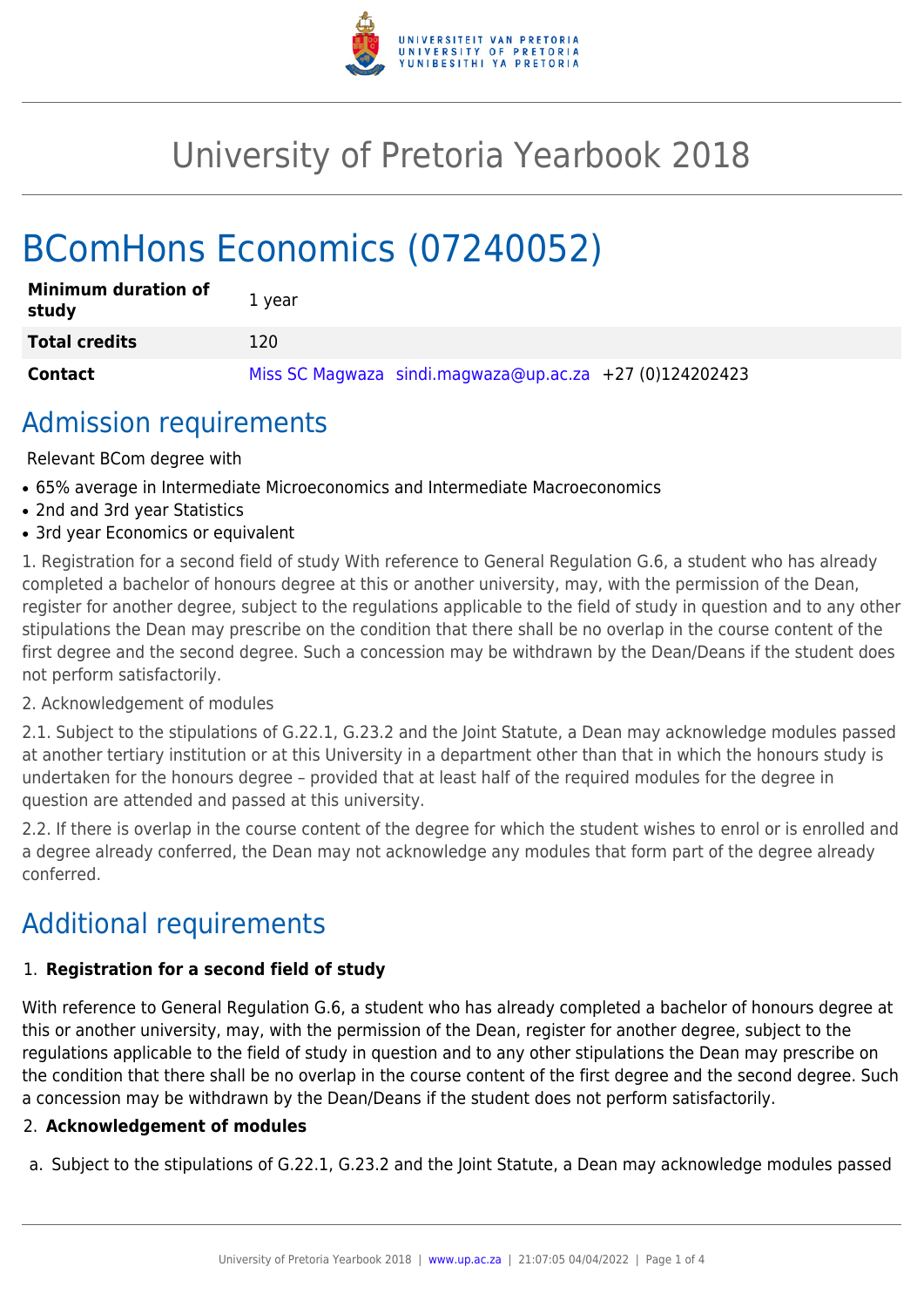

at another tertiary institution or at this University in a department other than that in which the honours study is undertaken for the honours degree – provided that at least half of the required modules for the degree in question are attended and passed at this university.

b. If there is overlap in the course content of the degree for which the student wishes to enrol or is enrolled and a degree already conferred, the Dean may not acknowledge any modules that form part of the degree already conferred.

### Other programme-specific information

A minimum of least 120 credits must be obtained, 90 from compulsory modules and 30 from the research component.

Please consult the alphabetical list of modules for applicable module prerequisites.

The Economics programme is a one year programme, and, therefore, students cannot fail any modules. Failure of any module will lead to expulsion from the programme.

All honours candidates are required to attend the department's orientation and welcome programme, which orientates candidates with respect to the requirements and demands of the postgraduate programme, and deals with critical administrative and academic requirements necessary to succeed in the postgraduate programme.

The Department of Economics is serious about the need to develop students from previously disadvantaged backgrounds, and accepts that it has a responsibility to provide its own students with a seamless educational experience.

#### **Capacity limitations**

- The supervision of postgraduate students is a time-consuming process, and, therefore, the Department reserves the right to limit entry into programmes.
- Please consult the department for the most recent information on enrolment expectations.
- All reasonable measures will be taken to ensure that those students who meet the minimum requirements, are enrolled.
- In the event that departmental capacity cannot accommodate the number of students who meet the minimum requirements, the students will be ranked according to the above averages, and only the top performing students will be admitted to the programme, in accordance with the number of students that the departmental teaching capacity and supervision can accommodate.

### Examinations and pass requirements

In calculating marks, General Regulation G12.2 applies.

Subject to the provisions of General Regulation G.26, a head of a department determines, in consultation with the Dean

- when the honours examinations in his/her department will take place, provided that:
- i. honours examinations which do not take place before the end of the academic year, must take place no later than 18 January of the following year, and all examination results must be submitted to the Student Administration by 25 January; and
- ii. honours examinations which do not take place before the end of the first semester, may take place no later than 15 July, and all examination results must be submitted to the Student Administration on or before 18 July.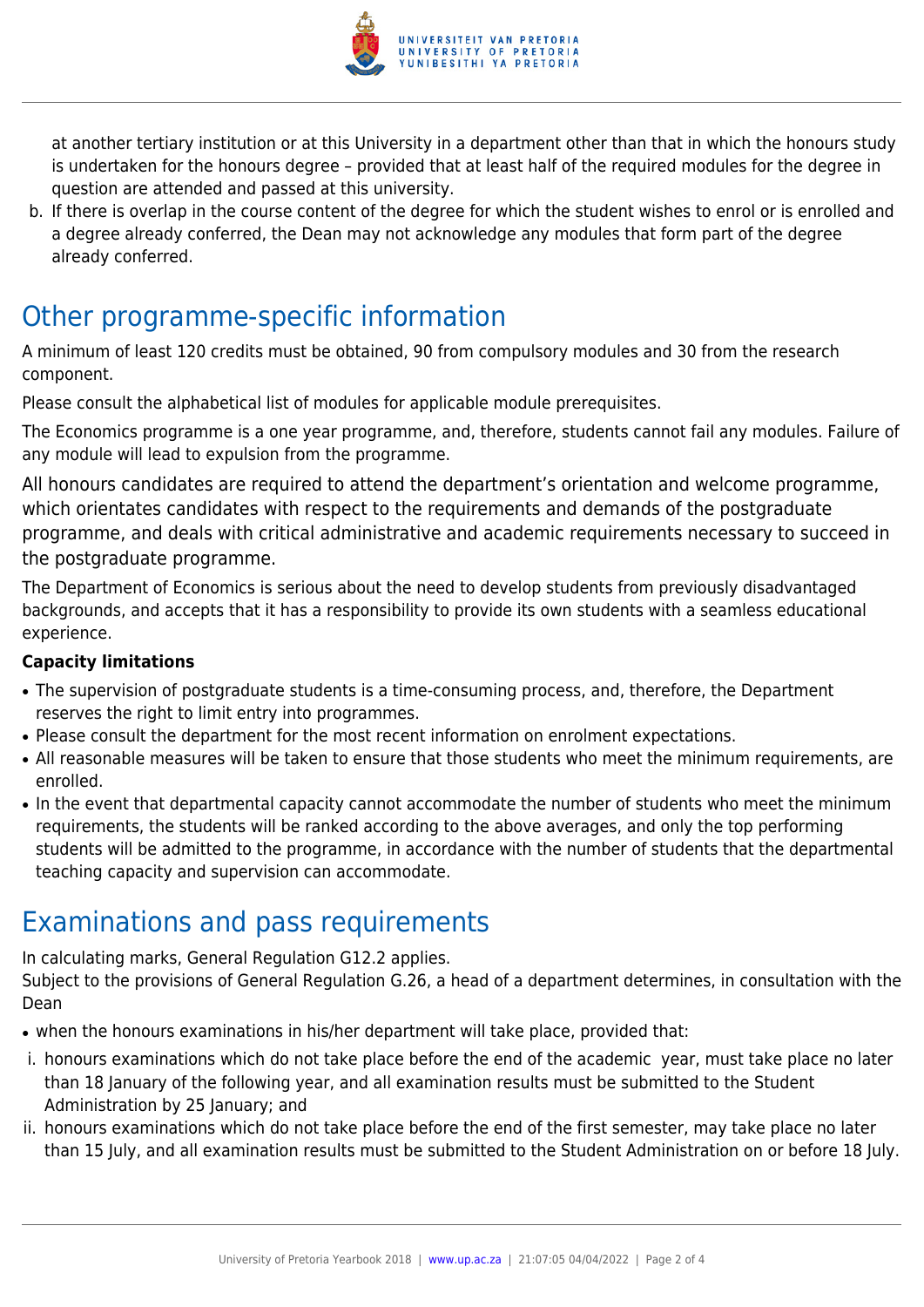

- whether a candidate will be admitted to a supplementary examination, provided that a supplementary examination is granted, only once in a maximum of two prescribed semester modules or once in one year module;
- supplementary examinations (if granted) cover the same subject matter as was the case for the examinations;
- NB: For the purpose of this provision, the phrase "not sit for an examination more than twice in the same subject" as it appears in General Regulation G.18.2, implies that a candidate may not be admitted to an examination in a module, including a supplementary examination, more than three times.
- the manner in which research reports are prepared and examined in his department.

**NB**: Full details are published in each department's postgraduate information brochure, which is available from the head of department concerned. The minimum pass mark for a research report is 50%. The provisions regarding pass requirements for dissertations contained in General Regulation G.12.2 apply mutatis mutandis to research reports.

Subject to the provisions of General Regulation G.12.2.1.3, the subminimum required in subdivisions of modules is published in the study guides, which is available from the head of department concerned.

### General information

All honours candidates are required to attend the department's orientation and welcome programme, which orientates candidates with respect to the requirements and demands of the postgraduate programme, and deals with critical administrative and academic requirements necessary to succeed in the postgraduate programme.